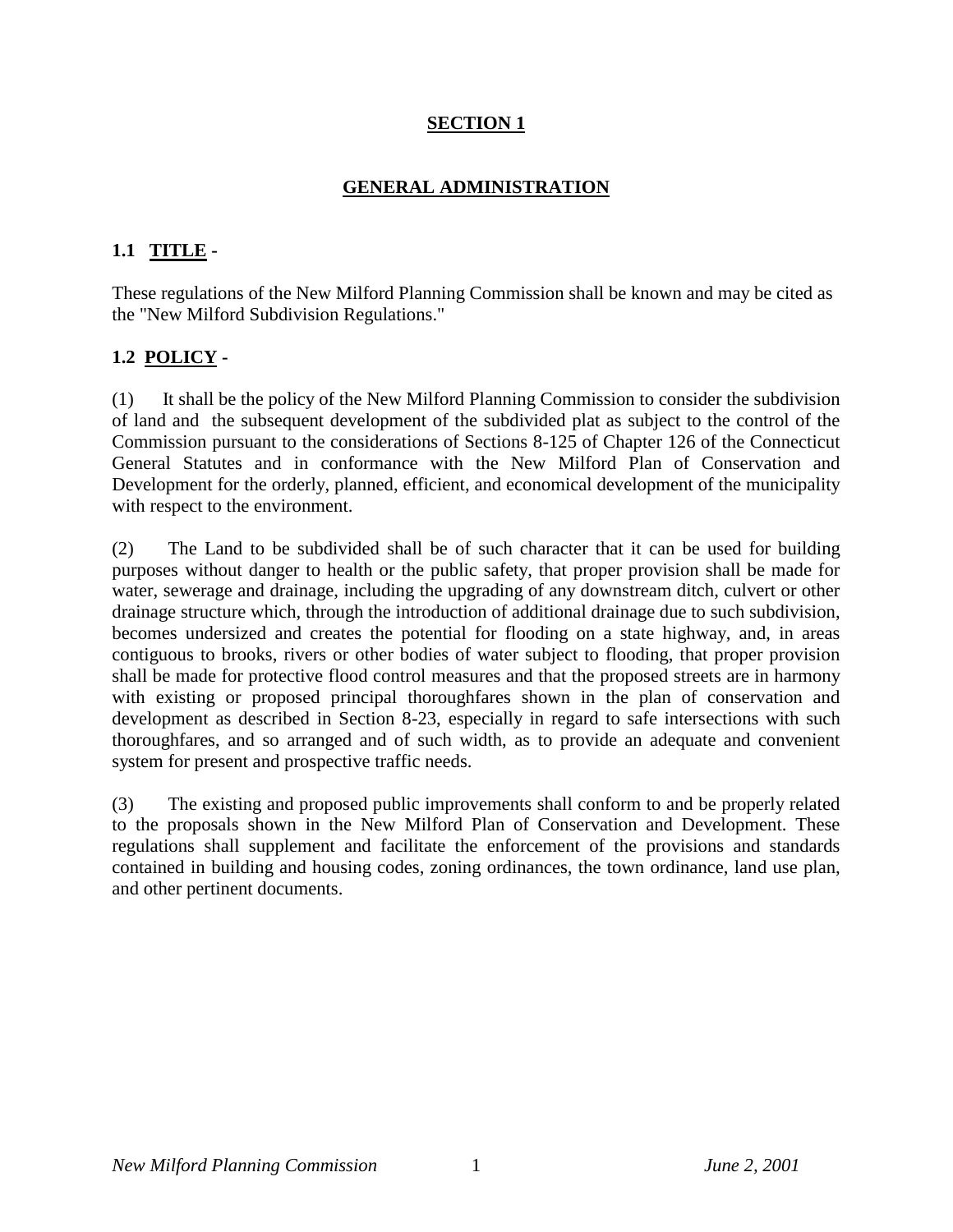## **1.3 PURPOSE** –

These Regulations are adopted to promote and ensure the orderly development of land within the town so that the land, when subdivided, can be used for building purposes without danger to health and safety and for the following specified purposes:

(1) To provide for adequate light, air, and privacy, to secure safety from fire, flood, and other danger, and to prevent overcrowding of the land and undue congestion of population.

(2) To protect and provide for the public health, safety and general welfare of the town.

(3) To guide the future growth and development of the town in accordance with the town's Plan of Conservation and Development.

(4) To protect and conserve the value of buildings and improvements upon the land, and to minimize conflicts among the uses of land and buildings.

(5) To protect the character and the social and economic stability of the town and to encourage the orderly and beneficial development of the town.

6) To guide public and private policy and action to make proper provision for transportation, surface drainage, water supply, sewage disposal, schools, parks, playgrounds, recreation, and other public requirements and facilities, and in areas contiguous to brooks, rivers, or other bodies of water subject to flooding, that proper provision shall be made for protective flood control measures.

(7) To provide the most beneficial relationship between the uses of land and buildings and the circulation of traffic throughout the municipality, having particular regard to the avoidance of congestion in the streets and highways, and the pedestrian traffic movements appropriate to the various uses of land and buildings, and to provide for the proper location and width of streets and building lines.

(8) To establish reasonable standards of design and procedures for subdivisions and resubdivisions, to further the orderly layout and use of land; and to ensure proper legal descriptions and monumenting of subdivided land.

(9) To ensure that public facilities and services are available and will have a sufficient capacity to serve the proposed subdivision.

(10) To prevent the pollution of air and water; to assure the adequacy of drainage facilities; to safeguard the water table; and to encourage the wise use and management of natural resources including aquifers and other drinking water sources throughout the town to preserve the integrity, stability, and beauty of the community and the value of the land.

(11) To provide for open spaces and environmental protection through the most efficient design and layout of the land, while reserving the density of land as established in the town's Zoning Regulations.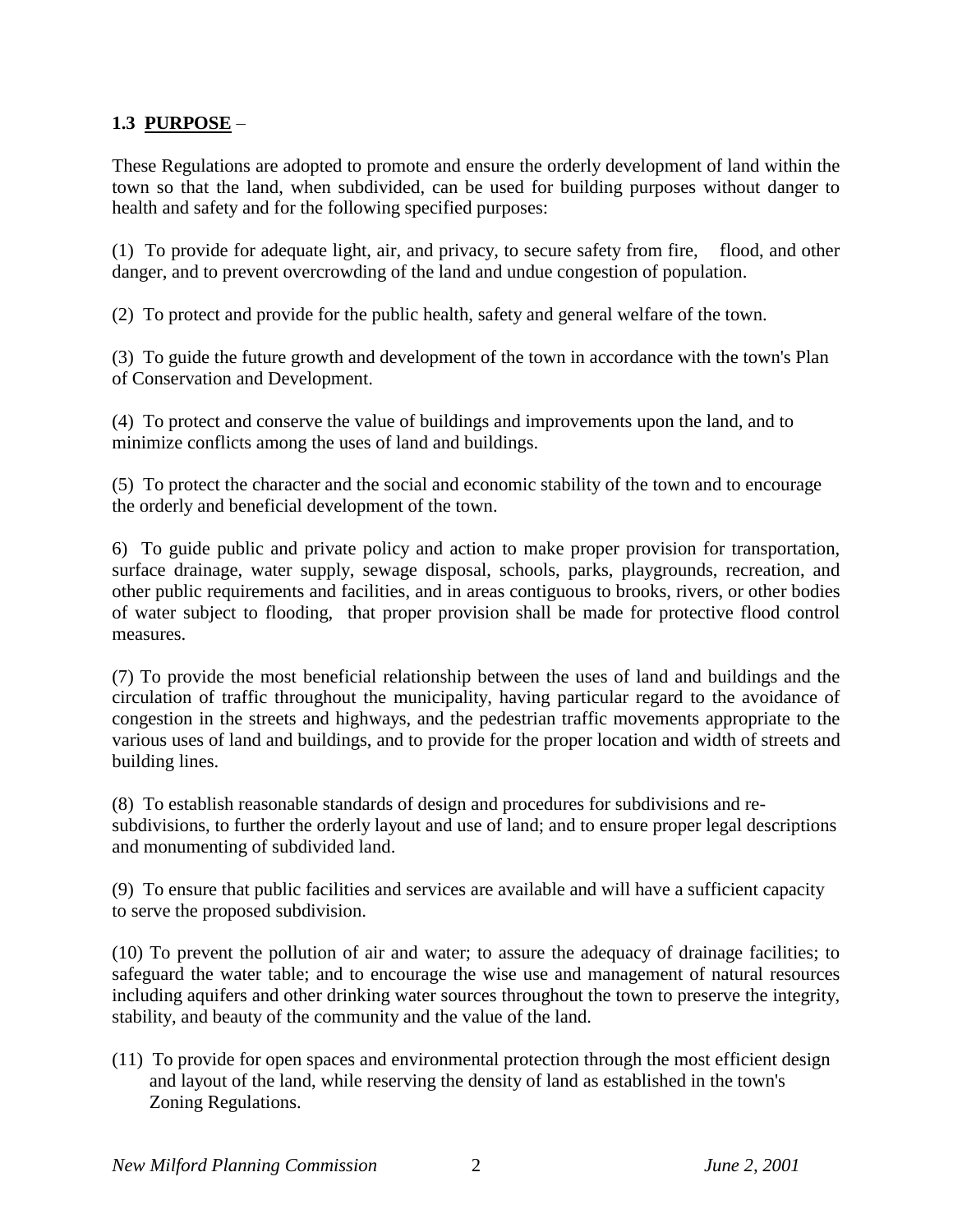- (12) To preserve the natural beauty and topography of the town and to ensure appropriate development with regard to these natural features.
- (13) To encourage energy efficient patterns of development and land use, use of solar energy and energy conservation.
- (14) To ensure that proposed streets are in harmony with existing or officially proposed streets and arranged and constructed so as to provide an adequate and convenient system for the present and prospective traffic needs.
- (15) To provide that proper provision shall be made for soil erosion and sedimentation control.

# **1.4 AUTHORITY –**

Pursuant to the authority conferred by Chapter 126, Connecticut General Statutes, 1958 Revision, as amended, the Planning Commission of the Town of New Milford adopts these Regulations controlling the subdivision and re-subdivision of land.

## **1.5 APPLICATION OF REGULATIONS -**

These Regulations shall apply to any owner or the agent of any owner of any land located within the Town of New Milford who, subsequent to the effective date of these Regulations, subdivides or re-subdivides land as defined by these Regulations.

# **1.6 CONFLICTS -**

Where any provision of these Regulations imposes restrictions different from those imposed by any other provision or provisions of these Regulations, the more restrictive provision or provisions shall govern, subject to final decision by the Commission. These Regulations are not intended to interfere with, abrogate, or annul any other ordinance, rule or regulation, statute, or provision of law. These Regulations are not intended to substitute for or govern any application proceeding that may be required to be presented to any other Local, State or Federal Land Use Agency.

### **1.7 SEPARABILITY -**

If any part or provision of these Regulations or application thereof to any person or circumstances is adjudged invalid by a court of competent jurisdiction, such judgment shall not affect or impair the validity of the remainder of these Regulations or the application thereof to other persons or circumstances.

### **1.8 AMENDMENTS –**

These Regulations may be amended by the Planning Commission after a public hearing on said amendment(s), for which hearing notice is appropriately published as provided in the Connecticut General Statutes, as amended.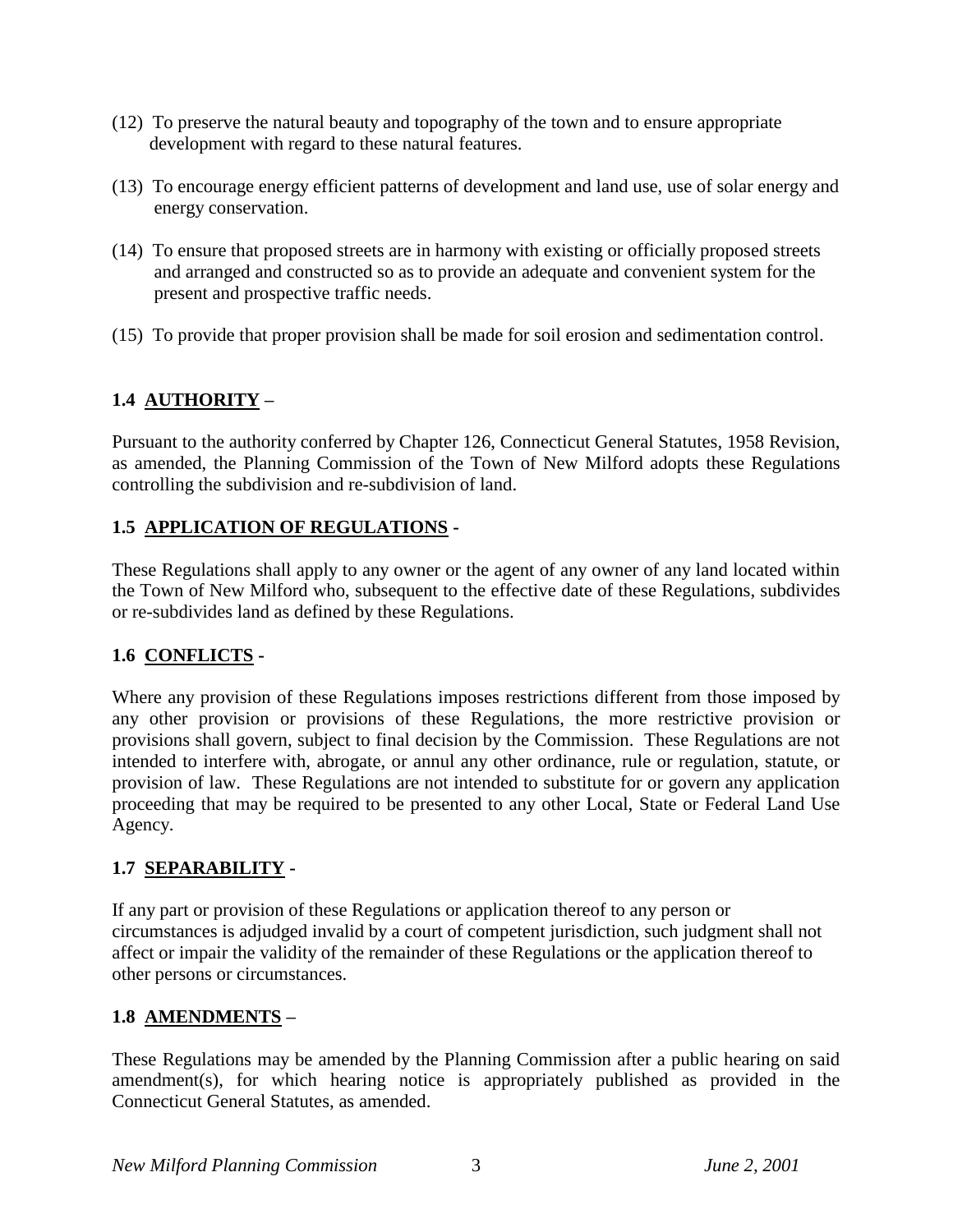## **1.9 EFFECTIVE DATE –**

The effective date of these Regulations shall be June 2, 2001.

## **1.10 APPROVAL REQUIRED** -

No subdivision or re-subdivision of land shall be made by any person until a map for such subdivision or re-subdivision has been submitted for approval by the Commission and has been endorsed by the Commission and recorded in the Office of the Town Clerk.

### **1.11 ENDORSEMENT -**

No subdivision or re-subdivision shall be considered approved until the Commission has endorsed its approval on the map.

### **1.12 PROCEDURE AND NOTICE –**

The Commission, in reviewing any proposed subdivision or re-subdivision, and the person proposing a subdivision or re-subdivision shall follow the procedures hereinafter specified. The Commission shall not approve any subdivision or re-subdivision unless it conforms to the standards hereinafter specified. All required notices shall be published or mailed in accordance with the provisions of Chapter 126 of the Connecticut General Statutes, as amended.

## **1.13 AUTHORIZATION OF DEVELOPMENT -**

The construction and installation of roads, drainage facilities, and other improvements required by these Regulations shall not be deemed authorized until the proposed subdivision or resubdivision has been approved.

# **1.14 PENALTIES –**

Any person making subdivision or re-subdivision of land without the approval of the Commission shall be subject to penalties in accordance with the Connecticut General Statutes.

# **1.15 ADMINISTRATIVE POLICY -**

The Commission may, from time to time, by resolution adopt forms, policies, procedures and interpretations for the administration of these Regulations.

### **1.16 SUPERVISION OF CONSTRUCTION -**

All construction and installation of roads, drainage and other improvements required by these Regulations shall be carried out in accordance with the Town road ordinance. The Commission may establish such rules and procedures as are necessary to the proper supervision and inspection of construction.